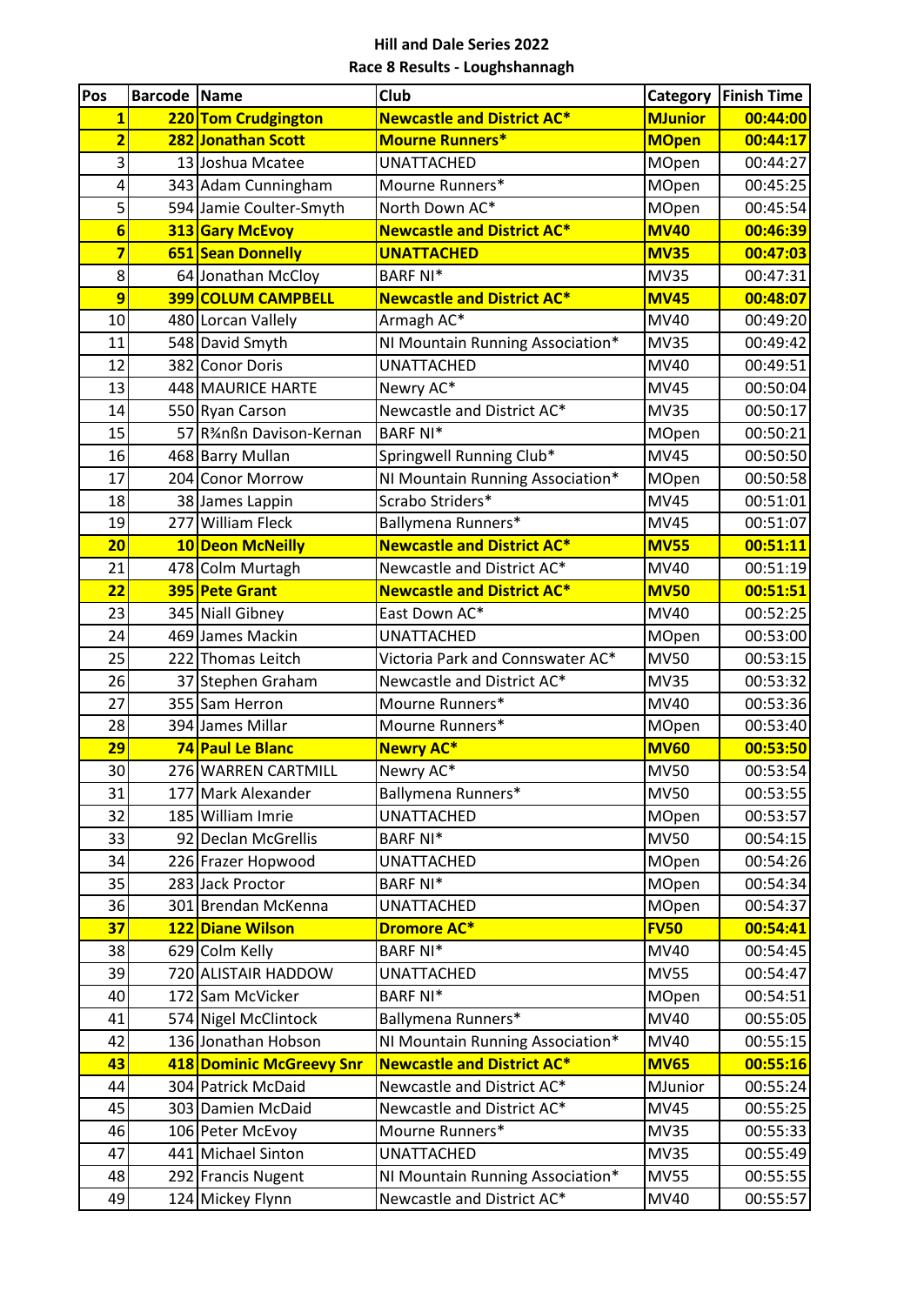| 50       | 330 Donal Cassidy                    | Club Pulse Runners*                                            | <b>MV35</b>                | 00:56:01             |
|----------|--------------------------------------|----------------------------------------------------------------|----------------------------|----------------------|
| 51       | 333 Luke Tarry                       | <b>BARF NI*</b>                                                | MOpen                      | 00:56:03             |
| 52       | 84 Andrew McParland                  | <b>BARF NI*</b>                                                | <b>MV35</b>                | 00:56:12             |
| 53       | 535 Stuart Martin                    | <b>UNATTACHED</b>                                              | <b>MV40</b>                | 00:57:26             |
| 54       | 795 Sarah Hanna                      | <b>Mourne Runners*</b>                                         | <b>FOpen</b>               | 00:57:34             |
| 55       | 517 Andrew Kennedy                   | <b>UNATTACHED</b>                                              | <b>MV45</b>                | 00:57:40             |
| 56       | 638 Owen McMurray                    | <b>UNATTACHED</b>                                              | MOpen                      | 00:57:51             |
| 57       | 534 Pol O Murchu                     | IMRA*                                                          | MV40                       | 00:57:57             |
| 58       | 229 Ciara Savage                     | <b>Newcastle and District AC*</b>                              | <b>FJunior</b>             | 00:58:03             |
| 59       | 643 Adam Ewart                       | <b>UNATTACHED</b>                                              | MJunior                    | 00:58:12             |
| 60       | 649 Luc Bonnargent                   | <b>UNATTACHED</b>                                              | MOpen                      | 00:58:21             |
| 61       | 219 Paul Donaghy                     | Scrabo Striders*                                               | <b>MV35</b>                | 00:58:29             |
| 62       | 722 Jonathon Backus                  | <b>UNATTACHED</b>                                              | <b>MV35</b>                | 00:58:35             |
| 63       | 580 Neville Watson                   | <b>UNATTACHED</b>                                              | <b>MV50</b>                | 00:58:51             |
| 64       | 242 Declan Morgan                    | City of Lisburn AC*                                            | MV40                       | 00:59:34             |
| 65       | 429 Seamus Hughes                    | 1ZERO1*                                                        | <b>MV50</b>                | 00:59:42             |
| 66       | 470 ian rainey                       | Newry City Runners AC*                                         | <b>MV40</b>                | 00:59:49             |
| 67       | 42 Bernadette O'kane                 | <b>Springwell Running Club*</b>                                | <b>FV35</b>                | 00:59:51             |
| 68       | 457 Jack Kyle                        | <b>UNATTACHED</b>                                              | MOpen                      | 00:59:57             |
| 69       | 680 George Savell                    | <b>UNATTACHED</b>                                              | MOpen                      | 01:00:13             |
| 70       | 389 Patrick Woods                    | Newcastle and District AC*                                     | <b>MV40</b>                | 01:00:28             |
| 71       | 142 Bryan Magee                      | Larne AC*                                                      | <b>MV50</b>                | 01:00:31             |
| 72       | 723 David Johnston                   | <b>UNATTACHED</b>                                              | MOpen                      | 01:00:45             |
| 73       | 131 Colin Watson                     | Dromore AC*                                                    | <b>MV55</b>                | 01:00:52             |
| 74       | 721 Alex Edwards                     | Queens University AC*                                          | MOpen                      | 01:00:53             |
| 75       | 703 Andrew Willis                    | Jog Lisburn Running Club*                                      | <b>MV50</b>                | 01:00:56             |
| 76       | 190 Sam McNeilly                     | Newcastle and District AC*                                     | FOpen                      | 01:01:05             |
| 77       | 653 Brian Brannigan                  | <b>UNATTACHED</b>                                              | <b>MV55</b>                | 01:01:27             |
| 78       | 33 Rebecca Magee                     | Newcastle and District AC*                                     | FJunior                    | 01:01:33             |
| 79       | 432 Duncan Millar                    | Ballymena Runners*                                             | <b>MV45</b>                | 01:01:35             |
| 80       | 209 Gerry Kingston                   | Newcastle and District AC*                                     | <b>MV55</b>                | 01:01:37             |
| 81       | 95 Karen Wilton                      | <b>Jog Lisburn Running Club*</b>                               | <b>FV45</b>                | 01:01:45             |
| 82       | 247 Stevie Rice                      | Newcastle and District AC*                                     | <b>MV50</b>                | 01:01:46             |
| 83       | 782 Gerard MATTHEWS                  | <b>UNATTACHED</b>                                              | MOpen                      | 01:01:48             |
| 84       | 725 Lauren O'Donnell                 | Unattached                                                     | FOpen                      | 01:01:51             |
| 85       | 67 William Alexander                 | Ballydrain Harriers*                                           | MV40                       | 01:01:52             |
| 86       | 420 Thomas Parkins                   | Orangegrove AC*                                                | MOpen                      | 01:02:25             |
| 87       | 415 Owen Brady                       | Newcastle and District AC*                                     | MV40                       | 01:02:36             |
| 88       | 674 Luke Sutherland                  | <b>UNATTACHED</b>                                              | MOpen                      | 01:02:45             |
| 89       | 421 catherine mcintosh               | Newcastle and District AC*                                     | <b>FV45</b>                | 01:02:50             |
| 90       | 681 Sarah Knight                     | <b>UNATTACHED</b>                                              | FOpen                      | 01:02:54             |
| 91       | 335 Aine MCNEILL                     | <b>Dromore AC*</b>                                             | <b>FV55</b>                | 01:03:06             |
| 92       | 363 Fergus Thompson                  | Springwell Running Club*                                       | <b>MV50</b>                | 01:03:24             |
| 93<br>94 | 117 Clarke Browne                    | Mourne Runners*<br><b>Newry AC*</b>                            | <b>MV50</b><br><b>FV40</b> | 01:03:51<br>01:04:11 |
| 95       | 373 Ciara Coffey<br>487 Clive Coffey |                                                                | <b>MV55</b>                | 01:04:14             |
| 96       | 660 Eugene Mccann                    | NI Mountain Running Association*<br>Newcastle and District AC* | MV60                       | 01:04:20             |
| 97       | 143 Gail Martin                      | Dromore AC*                                                    | <b>FV40</b>                | 01:04:43             |
| 98       | 396 Peter Bull                       | <b>UNATTACHED</b>                                              | MOpen                      | 01:04:52             |
| 99       | 182 Hugh Suffern                     | Dromore AC*                                                    | <b>MV60</b>                | 01:04:54             |
|          |                                      |                                                                |                            |                      |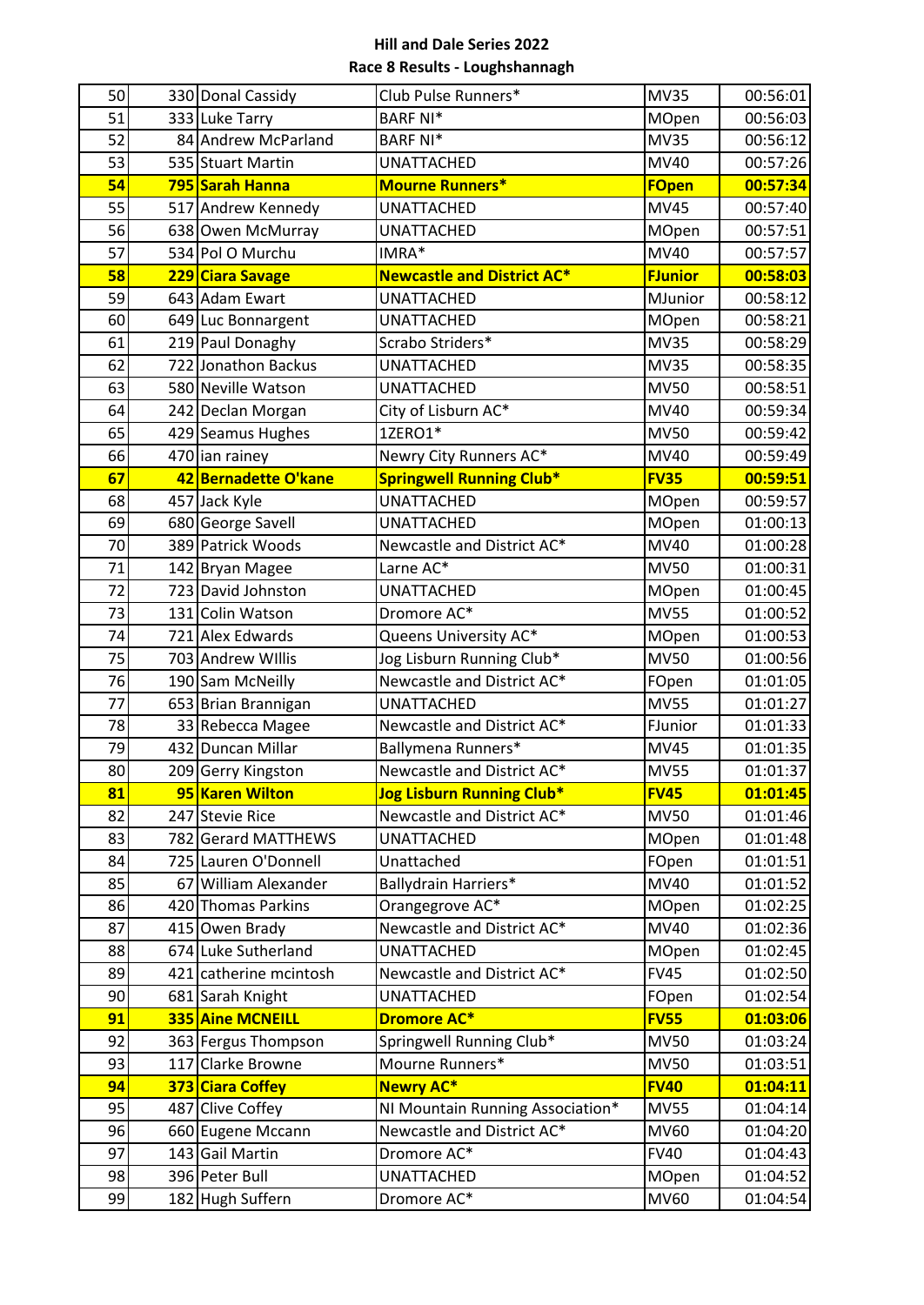| <b>100</b> | 262 Peter McGuckin                     | <b>UNATTACHED</b>           | <b>MV70</b> | 01:05:01 |
|------------|----------------------------------------|-----------------------------|-------------|----------|
| 101        | 308 Ronan McBride                      | Armagh AC*                  | <b>MV40</b> | 01:05:06 |
| 102        | 132 Holly Mcmurray                     | <b>UNATTACHED</b>           | FOpen       | 01:05:11 |
| 103        | 314 Joe Mein                           | <b>UNATTACHED</b>           | <b>MV35</b> | 01:05:17 |
| 104        | 403 Alan Magee                         | Jog Lisburn Running Club*   | <b>MV50</b> | 01:05:19 |
| 105        | 189 Michael Dobbs                      | City of Lisburn AC*         | <b>MV45</b> | 01:05:25 |
| 106        | 165 Andrew Shannon                     | <b>UNATTACHED</b>           | MOpen       | 01:05:52 |
| 107        | 14 Stephen Dunn                        | St Peters*                  | <b>MV45</b> | 01:05:54 |
| 108        | 630 Ashley Teague                      | <b>UNATTACHED</b>           | <b>MV45</b> | 01:06:00 |
| 109        | 783 Patrick McFadden                   | <b>UNATTACHED</b>           | MOpen       | 01:06:06 |
| 110        | 532 Ernest Hall                        | Newcastle and District AC*  | <b>MV70</b> | 01:06:33 |
| 111        | 551 Vicki Truesdale                    | <b>UNATTACHED</b>           | FOpen       | 01:06:56 |
| 112        | 213 Clair Quigley                      | North Down AC*              | <b>FV40</b> | 01:07:00 |
| 113        | 41 Mark Elliott                        | <b>Ballydrain Harriers*</b> | <b>MV50</b> | 01:07:10 |
| 114        | 104 Michael James Welsh                | Newry AC*                   | MOpen       | 01:07:48 |
| 115        | 796 Hazel McLaughlin                   | Lagan Valley AC*            | <b>FV45</b> | 01:07:57 |
| 116        | 97 Kathleen Monteverde                 | <b>BARF NI*</b>             | <b>FV55</b> | 01:08:14 |
| 117        | 588 Lindsay Gibson                     | <b>UNATTACHED</b>           | <b>FV35</b> | 01:08:20 |
| 118        | 529 Heather Hacking                    | <b>UNATTACHED</b>           | <b>FV35</b> | 01:08:22 |
| 119        | 244 ian stringer                       | <b>UNATTACHED</b>           | <b>MV55</b> | 01:09:05 |
| 120        | 485 Julie O'Neill                      | Armagh AC*                  | <b>FV45</b> | 01:09:09 |
| 121        | 695 Inken Deichmann                    | <b>UNATTACHED</b>           | FOpen       | 01:09:10 |
| <b>122</b> | 164 Mary Mackin                        | <b>Dromore AC*</b>          | <b>FV65</b> | 01:09:12 |
| 123        | 21 Aaron Montgomery                    | Newry AC*                   | MV40        | 01:09:18 |
| 124        | 516 Martin Cassidy                     | <b>UNATTACHED</b>           | MV40        | 01:09:24 |
| 125        | 568 Steven McIntyre                    | Jog Moira*                  | <b>MV50</b> | 01:09:29 |
| 126        | 287 Adele Tomb                         | Springwell Running Club*    | <b>FV50</b> | 01:09:59 |
| 127        | 251 Stephen Reid                       | Ballymena Runners*          | <b>MV35</b> | 01:10:32 |
| 128        | 504 Charlie McQuillan                  | Jog Moira*                  | MV40        | 01:10:34 |
| 129        | 197 Trevor Wilson                      | <b>BARF NI*</b>             | MV60        | 01:10:35 |
| 130        | 62 Clarke Campbell                     | <b>BARF NI*</b>             | <b>MV50</b> | 01:10:36 |
| 131        | 56 Andrew McGibbon                     | <b>BARF NI*</b>             | <b>MV50</b> | 01:10:37 |
| 132        | 793 Michael Welsh                      | Newry AC*                   | <b>MV55</b> | 01:10:55 |
| 133        | 271 Debbie Mingout                     | Ballydrain Harriers*        | <b>FV45</b> | 01:11:03 |
| 134        | 800 Keith McAree                       | <b>UNATTACHED</b>           | <b>MV50</b> | 01:11:29 |
| 135        | 320 Horace de Courcy-Wheel Dromore AC* |                             | <b>MV60</b> | 01:12:02 |
| 136        | 120 Derek Parkins                      | <b>UNATTACHED</b>           | MV60        | 01:12:03 |
| 137        | 411 Conor Farnan                       | <b>UNATTACHED</b>           | <b>MV50</b> | 01:12:05 |
| 138        | 627 Michael O'Donoghue                 | Orangegrove AC*             | <b>MV45</b> | 01:12:08 |
| 139        | 601 Cathal Mcniff                      | Newcastle and District AC*  | MV60        | 01:12:32 |
| 140        | 784 Declan McCrory                     | Armagh AC*                  | <b>MV55</b> | 01:12:51 |
| 141        | 121 Karen Coulter                      | <b>BARF NI*</b>             | FOpen       | 01:12:53 |
| 142        | 336 Matt McKinley                      | <b>UNATTACHED</b>           | MOpen       | 01:13:03 |
| 143        | 318 Johnny McKinley                    | Dromore AC*                 | <b>MV50</b> | 01:13:06 |
| 144        | 297 Paul Bracken                       | Jog Moira*                  | <b>MV45</b> | 01:13:11 |
| 145        | 387 Anne Sandford                      | Mourne Runners*             | <b>FV55</b> | 01:13:20 |
| 146        | 98 Andy Bridge                         | <b>BARF NI*</b>             | <b>MV55</b> | 01:13:26 |
| 147        | 458 Michael Neeson                     | Murlough AC*                | MV40        | 01:13:41 |
| 148        | 126 Stephen Stewart                    | Ballydrain Harriers*        | <b>MV55</b> | 01:14:04 |
| 149        | 717 Paddy Ritchie                      | <b>UNATTACHED</b>           | <b>MV50</b> | 01:14:09 |